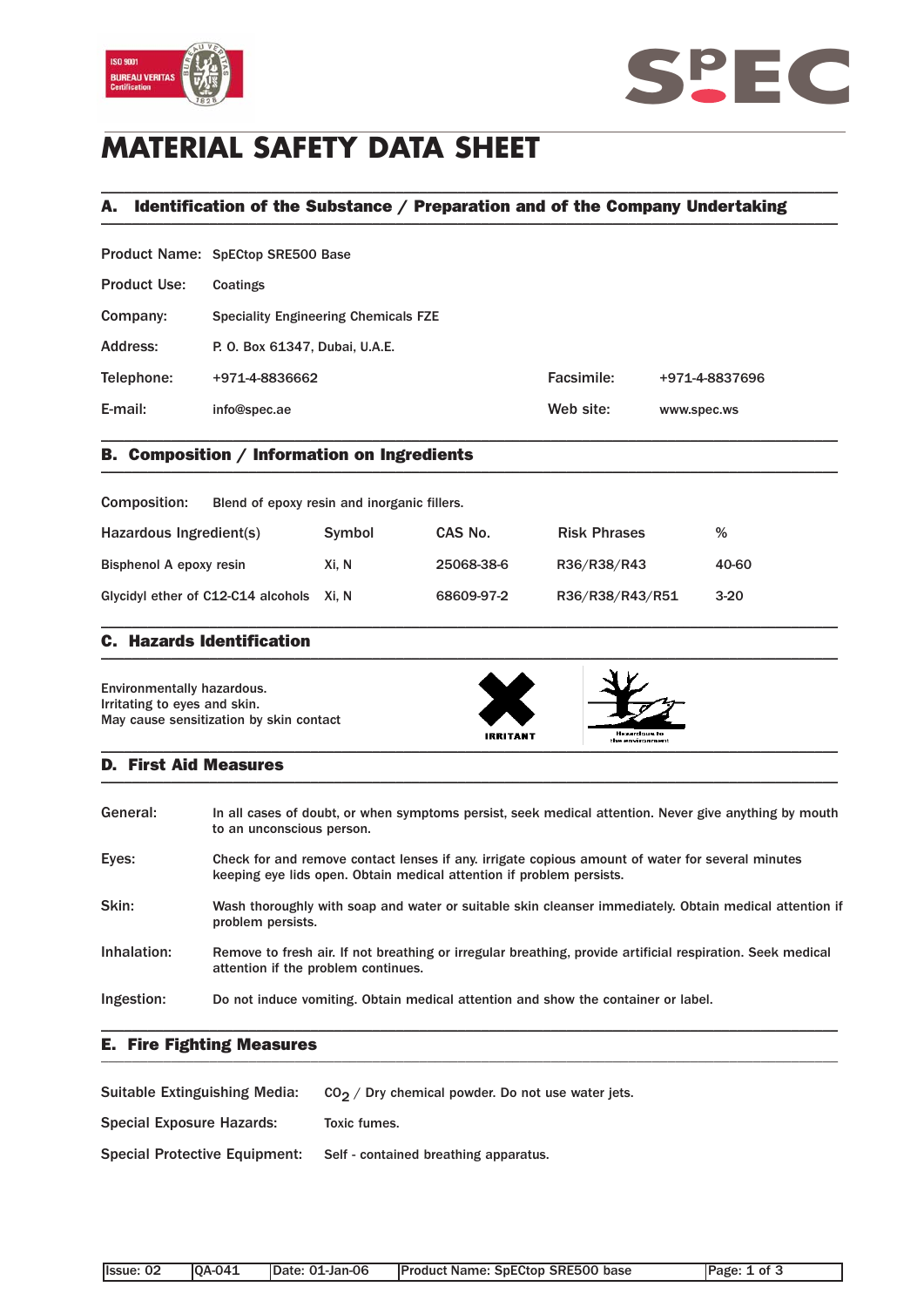### F. Accidental Release Measures  $\blacksquare$

| <b>Personal Precautions:</b>       | Wear gloves and other protective clothing including eye/face protection.                                                 |
|------------------------------------|--------------------------------------------------------------------------------------------------------------------------|
| <b>Environmental Precautions:</b>  | Prevent entry into drains, sewers and water courses.                                                                     |
| <b>Decontamination Procedures:</b> | Soak-up with inert absorbent or contain and remove by best available means. Gather<br>into containers. Dispose as waste. |

\_\_\_\_\_\_\_\_\_\_\_\_\_\_\_\_\_\_\_\_\_\_\_\_\_\_\_\_\_\_\_\_\_\_\_\_\_\_\_\_\_\_\_\_\_\_\_\_\_\_\_\_\_\_\_\_\_\_\_\_\_\_\_\_\_\_\_\_\_\_\_\_\_\_\_\_\_\_\_\_\_\_\_\_\_\_\_\_\_\_\_\_\_\_\_

\_\_\_\_\_\_\_\_\_\_\_\_\_\_\_\_\_\_\_\_\_\_\_\_\_\_\_\_\_\_\_\_\_\_\_\_\_\_\_\_\_\_\_\_\_\_\_\_\_\_\_\_\_\_\_\_\_\_\_\_\_\_\_\_\_\_\_\_\_\_\_\_\_\_\_\_\_\_\_\_\_\_\_\_\_\_\_\_\_\_\_\_\_\_\_

### G. Handling and Storage  $\blacksquare$

| Handling:                         | Avoid skin and eye contact. Do not eat, drink or smoke whilst using this product.<br>Ensure adequate ventilation.           |
|-----------------------------------|-----------------------------------------------------------------------------------------------------------------------------|
| Storage:                          | Keep containers dry, cool and tightly closed.                                                                               |
| <b>Decontamination Procedure:</b> | Soak-up with inert absorbent or contain and remove by best available means. Gather<br>into containers. Dispose of as waste. |

\_\_\_\_\_\_\_\_\_\_\_\_\_\_\_\_\_\_\_\_\_\_\_\_\_\_\_\_\_\_\_\_\_\_\_\_\_\_\_\_\_\_\_\_\_\_\_\_\_\_\_\_\_\_\_\_\_\_\_\_\_\_\_\_\_\_\_\_\_\_\_\_\_\_\_\_\_\_\_\_\_\_\_\_\_\_\_\_\_\_\_\_\_\_\_

## H. Exposure Controls / Personal Protection \_\_\_\_\_\_\_\_\_\_\_\_\_\_\_\_\_\_\_\_\_\_\_\_\_\_\_\_\_\_\_\_\_\_\_\_\_\_\_\_\_\_\_\_\_\_\_\_\_\_\_\_\_\_\_\_\_\_\_\_\_\_\_\_\_\_\_\_\_\_\_\_\_\_\_\_\_\_\_\_\_\_\_\_\_\_\_\_\_\_\_\_\_\_\_

| Occupational Exposure Limits:        | None assigned                                                                    |
|--------------------------------------|----------------------------------------------------------------------------------|
| <b>Engineering Control Measures:</b> | Use with adequate general and local exhaust ventilation.                         |
|                                      | Personal Protective Equipment: Impervious gloves, safety goggles, plastic apron. |

## I. Physical and Chemical Properties \_\_\_\_\_\_\_\_\_\_\_\_\_\_\_\_\_\_\_\_\_\_\_\_\_\_\_\_\_\_\_\_\_\_\_\_\_\_\_\_\_\_\_\_\_\_\_\_\_\_\_\_\_\_\_\_\_\_\_\_\_\_\_\_\_\_\_\_\_\_\_\_\_\_\_\_\_\_\_\_\_\_\_\_\_\_\_\_\_\_\_\_\_\_\_

| State:            | Liquid         |
|-------------------|----------------|
| Colour:           | <b>Various</b> |
| Odour:            | Faint          |
| Flash Point (°C): | >150           |
| SG/Bulk Density:  | 1.60           |
| Solubility:       | Insoluble      |

\_\_\_\_\_\_\_\_\_\_\_\_\_\_\_\_\_\_\_\_\_\_\_\_\_\_\_\_\_\_\_\_\_\_\_\_\_\_\_\_\_\_\_\_\_\_\_\_\_\_\_\_\_\_\_\_\_\_\_\_\_\_\_\_\_\_\_\_\_\_\_\_\_\_\_\_\_\_\_\_\_\_\_\_\_\_\_\_\_\_\_\_\_\_\_

\_\_\_\_\_\_\_\_\_\_\_\_\_\_\_\_\_\_\_\_\_\_\_\_\_\_\_\_\_\_\_\_\_\_\_\_\_\_\_\_\_\_\_\_\_\_\_\_\_\_\_\_\_\_\_\_\_\_\_\_\_\_\_\_\_\_\_\_\_\_\_\_\_\_\_\_\_\_\_\_\_\_\_\_\_\_\_\_\_\_\_\_\_\_\_

## J. Stability and Reactivity \_\_\_\_\_\_\_\_\_\_\_\_\_\_\_\_\_\_\_\_\_\_\_\_\_\_\_\_\_\_\_\_\_\_\_\_\_\_\_\_\_\_\_\_\_\_\_\_\_\_\_\_\_\_\_\_\_\_\_\_\_\_\_\_\_\_\_\_\_\_\_\_\_\_\_\_\_\_\_\_\_\_\_\_\_\_\_\_\_\_\_\_\_\_\_

| Stability:                               | Stable under recommended conditions.         |
|------------------------------------------|----------------------------------------------|
| Conditions to avoid:                     | Not known.                                   |
| Materials to avoid:                      | Strong acids, alkalies and oxidising agents. |
| <b>Hazardous Decomposition products:</b> | Carbon monoxide. Irritant fumes.             |

\_\_\_\_\_\_\_\_\_\_\_\_\_\_\_\_\_\_\_\_\_\_\_\_\_\_\_\_\_\_\_\_\_\_\_\_\_\_\_\_\_\_\_\_\_\_\_\_\_\_\_\_\_\_\_\_\_\_\_\_\_\_\_\_\_\_\_\_\_\_\_\_\_\_\_\_\_\_\_\_\_\_\_\_\_\_\_\_\_\_\_\_\_\_\_

## K. Toxicological Information \_\_\_\_\_\_\_\_\_\_\_\_\_\_\_\_\_\_\_\_\_\_\_\_\_\_\_\_\_\_\_\_\_\_\_\_\_\_\_\_\_\_\_\_\_\_\_\_\_\_\_\_\_\_\_\_\_\_\_\_\_\_\_\_\_\_\_\_\_\_\_\_\_\_\_\_\_\_\_\_\_\_\_\_\_\_\_\_\_\_\_\_\_\_\_

There are no date available on the preparation itself. This has been assessed following the conventional method of the Preparations Directive 1999/45/EC and classified for toxicological hazards accordingly.

Based on the properties of the epoxy constituent(s) and considering toxicological data on similar preparations, this product may be a skin sensitiser and irritant. May produce allergic reactions.

| llssue: 02 | <b>10A-041</b> | IDate: 01-Jan-06 | <b>Product Name: SpECtop SRE500 base</b> | Page: 2 of 3 |
|------------|----------------|------------------|------------------------------------------|--------------|
|            |                |                  |                                          |              |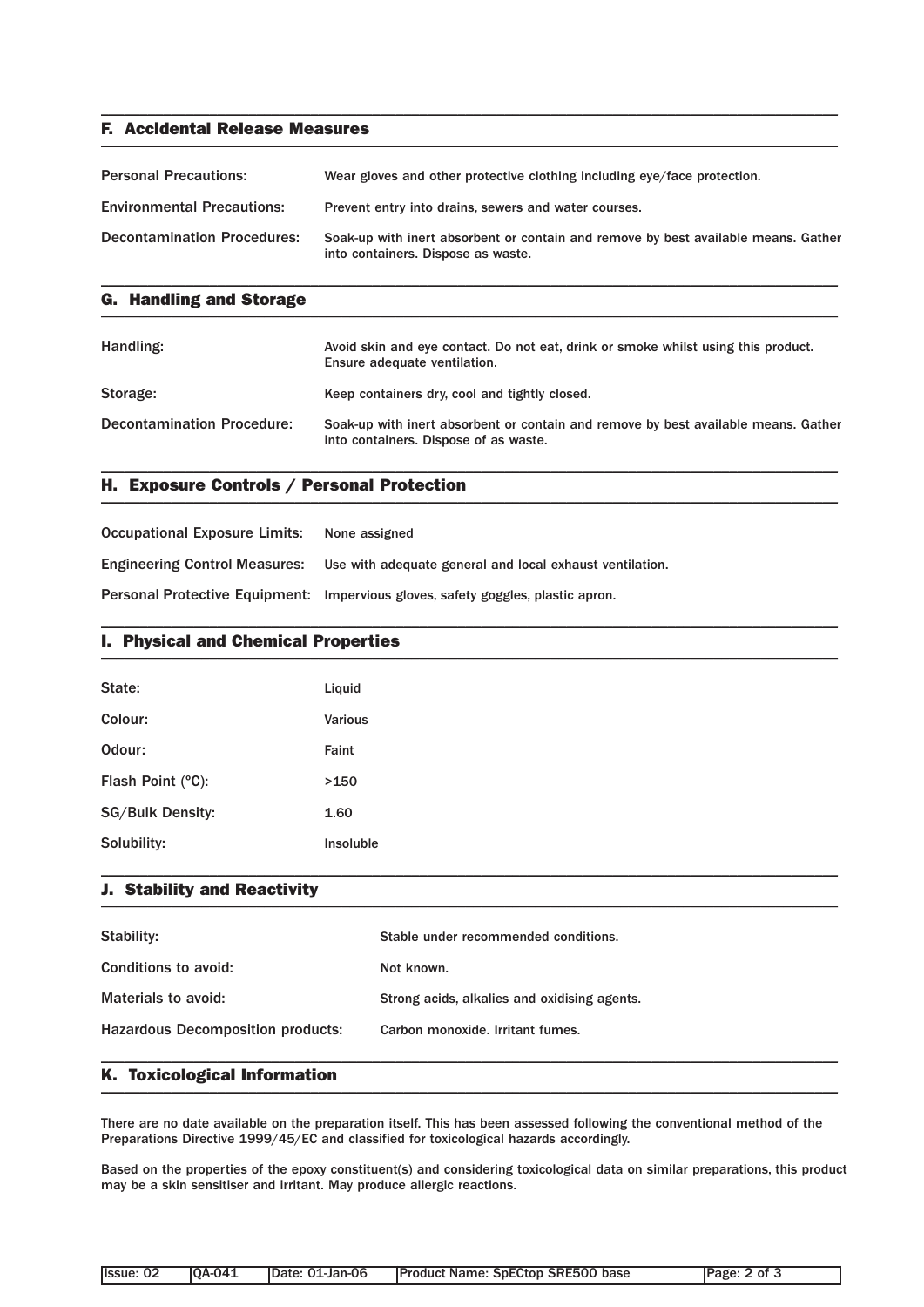### L. Ecological Information \_\_\_\_\_\_\_\_\_\_\_\_\_\_\_\_\_\_\_\_\_\_\_\_\_\_\_\_\_\_\_\_\_\_\_\_\_\_\_\_\_\_\_\_\_\_\_\_\_\_\_\_\_\_\_\_\_\_\_\_\_\_\_\_\_\_\_\_\_\_\_\_\_\_\_\_\_\_\_\_\_\_\_\_\_\_\_\_\_\_\_\_\_\_\_

When used and disposed as intended, no adverse environmental effects are foreseen. Expected to be not readily biodegradable. Bio-accumulative potential and ecotoxicity are not determined.

\_\_\_\_\_\_\_\_\_\_\_\_\_\_\_\_\_\_\_\_\_\_\_\_\_\_\_\_\_\_\_\_\_\_\_\_\_\_\_\_\_\_\_\_\_\_\_\_\_\_\_\_\_\_\_\_\_\_\_\_\_\_\_\_\_\_\_\_\_\_\_\_\_\_\_\_\_\_\_\_\_\_\_\_\_\_\_\_\_\_\_\_\_\_\_

\_\_\_\_\_\_\_\_\_\_\_\_\_\_\_\_\_\_\_\_\_\_\_\_\_\_\_\_\_\_\_\_\_\_\_\_\_\_\_\_\_\_\_\_\_\_\_\_\_\_\_\_\_\_\_\_\_\_\_\_\_\_\_\_\_\_\_\_\_\_\_\_\_\_\_\_\_\_\_\_\_\_\_\_\_\_\_\_\_\_\_\_\_\_\_

\_\_\_\_\_\_\_\_\_\_\_\_\_\_\_\_\_\_\_\_\_\_\_\_\_\_\_\_\_\_\_\_\_\_\_\_\_\_\_\_\_\_\_\_\_\_\_\_\_\_\_\_\_\_\_\_\_\_\_\_\_\_\_\_\_\_\_\_\_\_\_\_\_\_\_\_\_\_\_\_\_\_\_\_\_\_\_\_\_\_\_\_\_\_\_

### M. Disposal Considerations \_\_\_\_\_\_\_\_\_\_\_\_\_\_\_\_\_\_\_\_\_\_\_\_\_\_\_\_\_\_\_\_\_\_\_\_\_\_\_\_\_\_\_\_\_\_\_\_\_\_\_\_\_\_\_\_\_\_\_\_\_\_\_\_\_\_\_\_\_\_\_\_\_\_\_\_\_\_\_\_\_\_\_\_\_\_\_\_\_\_\_\_\_\_\_

Disposal must be in accordance with local and national legislation.

Do not allow to enter drains or watercourses. Material and container must be disposed as hazardous waste.

## N. Transport Information \_\_\_\_\_\_\_\_\_\_\_\_\_\_\_\_\_\_\_\_\_\_\_\_\_\_\_\_\_\_\_\_\_\_\_\_\_\_\_\_\_\_\_\_\_\_\_\_\_\_\_\_\_\_\_\_\_\_\_\_\_\_\_\_\_\_\_\_\_\_\_\_\_\_\_\_\_\_\_\_\_\_\_\_\_\_\_\_\_\_\_\_\_\_\_

| Proper shipping name:         | Environmentally hazardous substance, liquid, N.O.S. |                          |     |
|-------------------------------|-----------------------------------------------------|--------------------------|-----|
| <b>UN Number:</b>             | 3082                                                |                          |     |
| Class:                        | 9                                                   |                          |     |
| Subsidiary risk:              | -                                                   |                          |     |
| <b>Packing Group:</b>         | Ш                                                   |                          |     |
| Label(s):                     |                                                     | MARINE POLLUTANT         |     |
| <b>Additional Information</b> |                                                     |                          |     |
| <b>ADR-HIN:</b>               | 90                                                  |                          |     |
| <b>IMDG-EMS:</b>              | F-A, S-F                                            | <b>Marine Pollutant:</b> | Yes |
| IMO:                          | T1                                                  |                          |     |

### O. Regulatory Information \_\_\_\_\_\_\_\_\_\_\_\_\_\_\_\_\_\_\_\_\_\_\_\_\_\_\_\_\_\_\_\_\_\_\_\_\_\_\_\_\_\_\_\_\_\_\_\_\_\_\_\_\_\_\_\_\_\_\_\_\_\_\_\_\_\_\_\_\_\_\_\_\_\_\_\_\_\_\_\_\_\_\_\_\_\_\_\_\_\_\_\_\_\_\_

| <b>EU Regulations:</b> | The product is labeled as follows, in accordance with local regulations.                                                                                                             |
|------------------------|--------------------------------------------------------------------------------------------------------------------------------------------------------------------------------------|
| Hazard Symbol(s):      | Xi. N                                                                                                                                                                                |
| Contains:              | Bisphenol-A epoxy resin                                                                                                                                                              |
| <b>Risk Phrases:</b>   | R <sub>36</sub> - Irritating to eyes<br>R38 - Irritating to skin<br>R43 - May cause sensitisation by skin contact<br>R51 - Toxic to aquatic organisms                                |
| <b>Safety Phrases:</b> | S28 - After contact with skin, wash immediately with plenty of water<br>S39 - Wear eye/face protection<br>S61 - Avoid release to the environment. Refer to special instructions/MSDS |

\_\_\_\_\_\_\_\_\_\_\_\_\_\_\_\_\_\_\_\_\_\_\_\_\_\_\_\_\_\_\_\_\_\_\_\_\_\_\_\_\_\_\_\_\_\_\_\_\_\_\_\_\_\_\_\_\_\_\_\_\_\_\_\_\_\_\_\_\_\_\_\_\_\_\_\_\_\_\_\_\_\_\_\_\_\_\_\_\_\_\_\_\_\_

### P. Other Information  $\blacksquare$

Issue no.: 2 Issue date: 01-Jan-06 Issued by: SpEC Technical Department

No liability accepted for any injury, loss, damage or cost arising directly or indirectly from the use of any information contained within this MSDS since the customers treatment of the product is necessarily out of our control.

The data given above is based upon current knowledge and experience. This safety sheet is intended to describe our products in terms of their safety requirements. It does not guarantee the properties of the products described.

|  | Issue: 02 | $ OA-041$ | Date: 01-Jan-06 | <b>Product Name: SpECtop SRE500 base</b> | Page: 3 of 3 |
|--|-----------|-----------|-----------------|------------------------------------------|--------------|
|--|-----------|-----------|-----------------|------------------------------------------|--------------|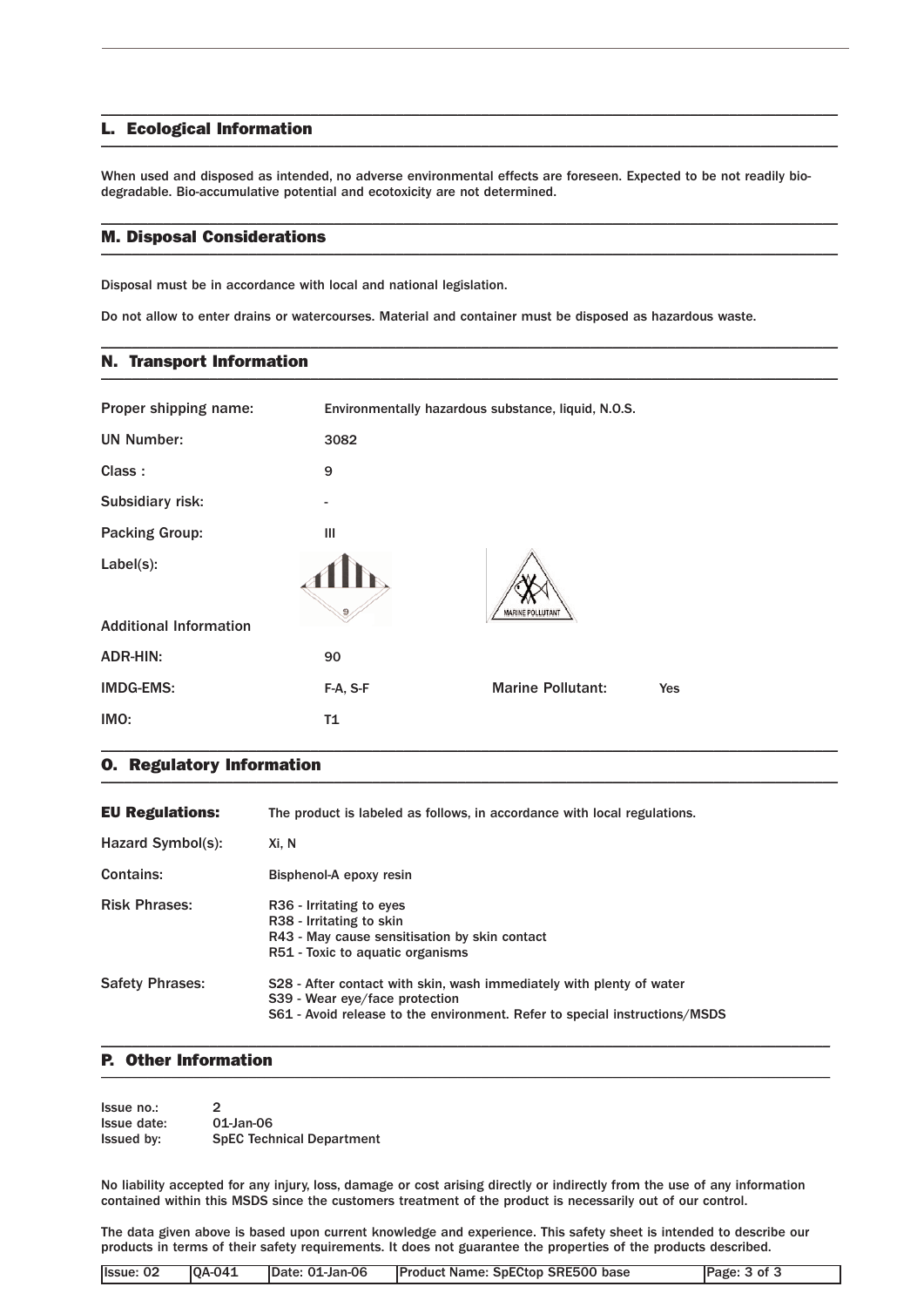



# **MATERIAL SAFETY DATA SHEET**

## A. Identification of the Substance / Preparation and of the Company Undertaking \_\_\_\_\_\_\_\_\_\_\_\_\_\_\_\_\_\_\_\_\_\_\_\_\_\_\_\_\_\_\_\_\_\_\_\_\_\_\_\_\_\_\_\_\_\_\_\_\_\_\_\_\_\_\_\_\_\_\_\_\_\_\_\_\_\_\_\_\_\_\_\_\_\_\_\_\_\_\_\_\_\_\_\_\_\_\_\_\_\_\_\_\_\_\_

\_\_\_\_\_\_\_\_\_\_\_\_\_\_\_\_\_\_\_\_\_\_\_\_\_\_\_\_\_\_\_\_\_\_\_\_\_\_\_\_\_\_\_\_\_\_\_\_\_\_\_\_\_\_\_\_\_\_\_\_\_\_\_\_\_\_\_\_\_\_\_\_\_\_\_\_\_\_\_\_\_\_\_\_\_\_\_\_\_\_\_\_\_\_\_

|                     | Product Name: SpECtop SRE500 Hardener       |            |                |
|---------------------|---------------------------------------------|------------|----------------|
| <b>Product Use:</b> | Coatings                                    |            |                |
| Company:            | <b>Speciality Engineering Chemicals FZE</b> |            |                |
| Address:            | P. O. Box 61347, Dubai, U.A.E.              |            |                |
| Telephone:          | +971-4-8836662                              | Facsimile: | +971-4-8837696 |
| E-mail:             | info@spec.ae                                | Web site:  | www.spec.ws    |
|                     |                                             |            |                |

## B. Composition / Information on Ingredients \_\_\_\_\_\_\_\_\_\_\_\_\_\_\_\_\_\_\_\_\_\_\_\_\_\_\_\_\_\_\_\_\_\_\_\_\_\_\_\_\_\_\_\_\_\_\_\_\_\_\_\_\_\_\_\_\_\_\_\_\_\_\_\_\_\_\_\_\_\_\_\_\_\_\_\_\_\_\_\_\_\_\_\_\_\_\_\_\_\_\_\_\_\_\_

| Composition:            | Epoxy hardener, diluents and inorganic fillers mixture. |           |                     |       |
|-------------------------|---------------------------------------------------------|-----------|---------------------|-------|
| Hazardous Ingredient(s) | Symbol                                                  | CAS No.   | <b>Risk Phrases</b> | %     |
| Isophorone diamine      | C. Xn                                                   | 2855-13-2 | R34/R36/R43         | $20$  |
| Benzyl alcohol          | Xn                                                      | 100-51-6  | R20/R22             | 30-50 |

### C. Hazards Identification  $\blacksquare$

| Corrosive<br>May cause burns | -474<br>۱۵. |              |  |
|------------------------------|-------------|--------------|--|
| Toxic to aquatic organisms   |             |              |  |
|                              | CORROSIVE   | Hezardous to |  |

 $\mathbf{a}$  the environment  $\mathbf{b}$ 

### D. First Aid Measures  $\blacksquare$

| General:    | In all cases of doubt, or when symptoms persist, seek medical attention. Never give anything by mouth<br>to an unconscious person.                                       |
|-------------|--------------------------------------------------------------------------------------------------------------------------------------------------------------------------|
| Eyes:       | Check for and remove contact lenses if any. Irrigate copious amount of water for several minutes<br>keeping eye lids open. Obtain medical attention if problem persists. |
| Skin:       | Wash thoroughly with soap and water or suitable skin cleanser immediately. Obtain medical attention if<br>problem persists.                                              |
| Inhalation: | Remove to fresh air. If not breathing or irregular breathing, provide artificial respiration. Seek medical<br>attention if the problem continues.                        |
| Ingestion:  | Do not induce vomiting. Obtain medical attention and show the container or label.                                                                                        |

\_\_\_\_\_\_\_\_\_\_\_\_\_\_\_\_\_\_\_\_\_\_\_\_\_\_\_\_\_\_\_\_\_\_\_\_\_\_\_\_\_\_\_\_\_\_\_\_\_\_\_\_\_\_\_\_\_\_\_\_\_\_\_\_\_\_\_\_\_\_\_\_\_\_\_\_\_\_\_\_\_\_\_\_\_\_\_\_\_\_\_\_\_\_\_

### E. Fire Fighting Measures \_\_\_\_\_\_\_\_\_\_\_\_\_\_\_\_\_\_\_\_\_\_\_\_\_\_\_\_\_\_\_\_\_\_\_\_\_\_\_\_\_\_\_\_\_\_\_\_\_\_\_\_\_\_\_\_\_\_\_\_\_\_\_\_\_\_\_\_\_\_\_\_\_\_\_\_\_\_\_\_\_\_\_\_\_\_\_\_\_\_\_\_\_\_\_

| <b>Suitable Extinguishing Media:</b> | $CO2$ / Dry chemical powder. Do not use water jets. |
|--------------------------------------|-----------------------------------------------------|
| <b>Special Exposure Hazards:</b>     | Toxic fumes.                                        |
| <b>Special Protective Equipment:</b> | Self - contained breathing apparatus.               |

### F. Accidental Release Measures  $\blacksquare$

| <b>Personal Precautions:</b> |                | Wear gloves and other suitable protective clothing. |                                              |              |
|------------------------------|----------------|-----------------------------------------------------|----------------------------------------------|--------------|
| Ilssue: 02                   | <b>IOA-041</b> | Date: 01-Jan-06                                     | <b>Product Name: SpECtop SRE500 hardener</b> | Page: 1 of 3 |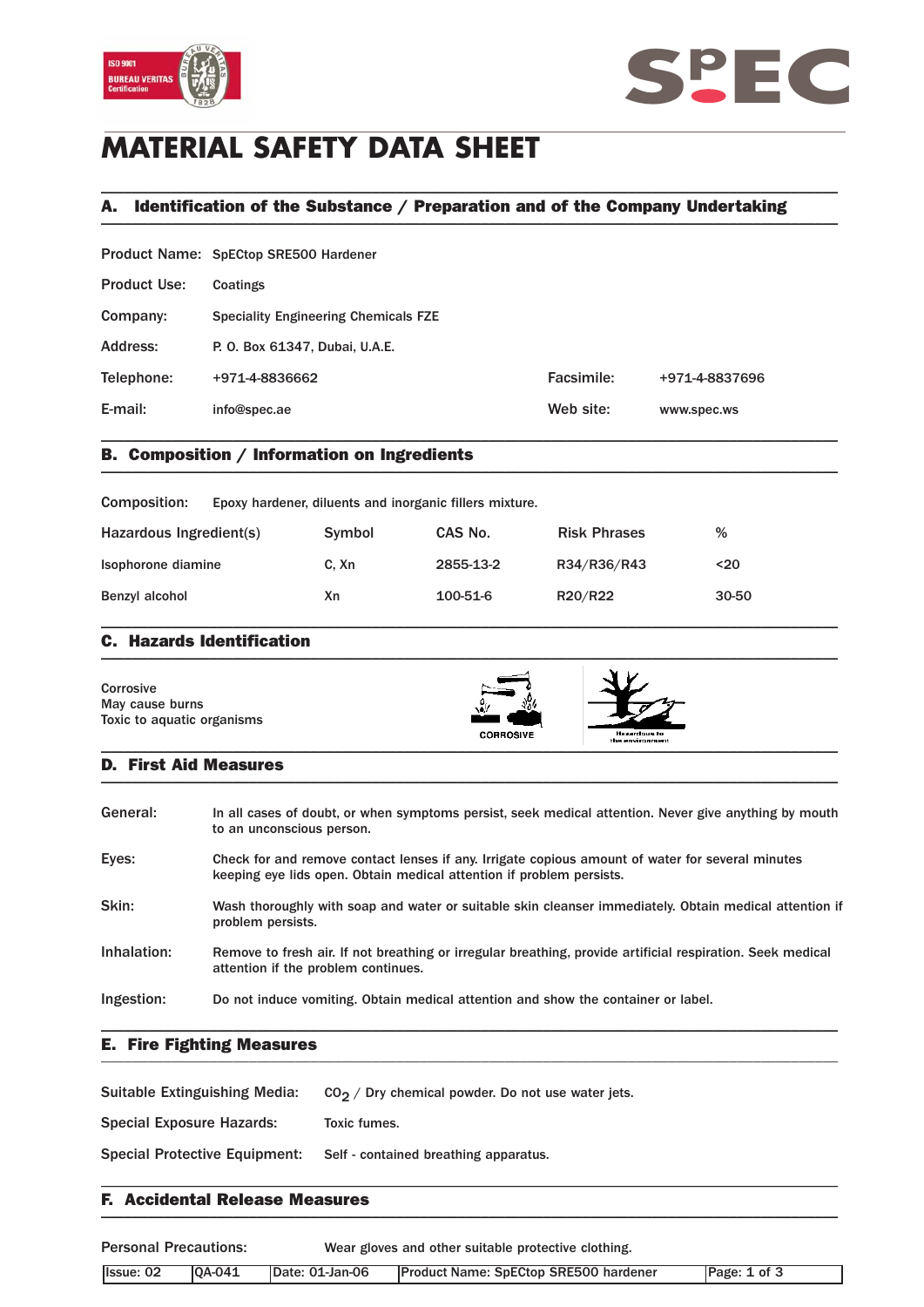Environmental Precautions: Prevent entry into drains, sewers and water courses. Decontamination Procedures: Soak-up with inert absorbent or contain and remove by best available means. Gather into containers. Dispose of as waste.

\_\_\_\_\_\_\_\_\_\_\_\_\_\_\_\_\_\_\_\_\_\_\_\_\_\_\_\_\_\_\_\_\_\_\_\_\_\_\_\_\_\_\_\_\_\_\_\_\_\_\_\_\_\_\_\_\_\_\_\_\_\_\_\_\_\_\_\_\_\_\_\_\_\_\_\_\_\_\_\_\_\_\_\_\_\_\_\_\_\_\_\_\_\_\_

| <b>G. Handling and Storage</b>    |                                                                                                                                       |
|-----------------------------------|---------------------------------------------------------------------------------------------------------------------------------------|
| Handling:                         | Avoid skin and eye contact. Do not eat, drink or smoke whilst using this product.<br>Ensure adequate ventilation.                     |
| Storage:                          | Keep containers dry, cool and tightly closed.                                                                                         |
| <b>Decontamination Procedure:</b> | Soak-up with inert absorbent or contain and remove by best available means. Gather<br>into containers. Dispose of as hazardous waste. |

\_\_\_\_\_\_\_\_\_\_\_\_\_\_\_\_\_\_\_\_\_\_\_\_\_\_\_\_\_\_\_\_\_\_\_\_\_\_\_\_\_\_\_\_\_\_\_\_\_\_\_\_\_\_\_\_\_\_\_\_\_\_\_\_\_\_\_\_\_\_\_\_\_\_\_\_\_\_\_\_\_\_\_\_\_\_\_\_\_\_\_\_\_\_\_

\_\_\_\_\_\_\_\_\_\_\_\_\_\_\_\_\_\_\_\_\_\_\_\_\_\_\_\_\_\_\_\_\_\_\_\_\_\_\_\_\_\_\_\_\_\_\_\_\_\_\_\_\_\_\_\_\_\_\_\_\_\_\_\_\_\_\_\_\_\_\_\_\_\_\_\_\_\_\_\_\_\_\_\_\_\_\_\_\_\_\_\_\_\_\_

## H. Exposure Controls / Personal Protection \_\_\_\_\_\_\_\_\_\_\_\_\_\_\_\_\_\_\_\_\_\_\_\_\_\_\_\_\_\_\_\_\_\_\_\_\_\_\_\_\_\_\_\_\_\_\_\_\_\_\_\_\_\_\_\_\_\_\_\_\_\_\_\_\_\_\_\_\_\_\_\_\_\_\_\_\_\_\_\_\_\_\_\_\_\_\_\_\_\_\_\_\_\_\_

Occupational Exposure Limits: None assigned Engineering Control Measures: Use with adequate general and local exhaust ventilation. Personal Protective Equipment: Impervious gloves, safety goggles, plastic apron.

## I. Physical and Chemical Properties \_\_\_\_\_\_\_\_\_\_\_\_\_\_\_\_\_\_\_\_\_\_\_\_\_\_\_\_\_\_\_\_\_\_\_\_\_\_\_\_\_\_\_\_\_\_\_\_\_\_\_\_\_\_\_\_\_\_\_\_\_\_\_\_\_\_\_\_\_\_\_\_\_\_\_\_\_\_\_\_\_\_\_\_\_\_\_\_\_\_\_\_\_\_\_

| State:                  | Liquid          |
|-------------------------|-----------------|
| Colour:                 | Amber           |
| Odour:                  | Amines          |
| Flash Point (°C):       | >150            |
| <b>SG/Bulk Density:</b> | 1.00            |
| Solubility:             | <b>Miscible</b> |

### J. Stability and Reactivity  $\blacksquare$

| Stability:                               | Stable under recommended conditions.         |
|------------------------------------------|----------------------------------------------|
| Conditions to avoid:                     | Not known.                                   |
| Materials to avoid:                      | Strong acids, alkalies and oxidising agents. |
| <b>Hazardous Decomposition products:</b> | Carbon monoxide, Irritant fumes.             |
|                                          |                                              |

\_\_\_\_\_\_\_\_\_\_\_\_\_\_\_\_\_\_\_\_\_\_\_\_\_\_\_\_\_\_\_\_\_\_\_\_\_\_\_\_\_\_\_\_\_\_\_\_\_\_\_\_\_\_\_\_\_\_\_\_\_\_\_\_\_\_\_\_\_\_\_\_\_\_\_\_\_\_\_\_\_\_\_\_\_\_\_\_\_\_\_\_\_\_\_

## K. Toxicological Information \_\_\_\_\_\_\_\_\_\_\_\_\_\_\_\_\_\_\_\_\_\_\_\_\_\_\_\_\_\_\_\_\_\_\_\_\_\_\_\_\_\_\_\_\_\_\_\_\_\_\_\_\_\_\_\_\_\_\_\_\_\_\_\_\_\_\_\_\_\_\_\_\_\_\_\_\_\_\_\_\_\_\_\_\_\_\_\_\_\_\_\_\_\_\_

There are no date available on the preparation itself. This has been assessed following the conventional method of the Preparations Directive 1999/45/EC and classified for toxicological hazards accordingly.

Based on the properties of the epoxy constituent(s) and considering toxicological data on similar preparations, this product may be a skin sensitiser and irritant. May produce allergic reactions. May cause damage to eyes.

\_\_\_\_\_\_\_\_\_\_\_\_\_\_\_\_\_\_\_\_\_\_\_\_\_\_\_\_\_\_\_\_\_\_\_\_\_\_\_\_\_\_\_\_\_\_\_\_\_\_\_\_\_\_\_\_\_\_\_\_\_\_\_\_\_\_\_\_\_\_\_\_\_\_\_\_\_\_\_\_\_\_\_\_\_\_\_\_\_\_\_\_\_\_\_

LD50 oral, rat: 1030mg/kg

#### L. Ecological Information  $\blacksquare$   $\blacksquare$   $\blacksquare$   $\blacksquare$   $\blacksquare$   $\blacksquare$   $\blacksquare$   $\blacksquare$   $\blacksquare$   $\blacksquare$   $\blacksquare$   $\blacksquare$   $\blacksquare$   $\blacksquare$   $\blacksquare$   $\blacksquare$   $\blacksquare$   $\blacksquare$   $\blacksquare$   $\blacksquare$   $\blacksquare$   $\blacksquare$   $\blacksquare$   $\blacksquare$   $\blacksquare$   $\blacksquare$   $\blacksquare$   $\blacksquare$   $\blacksquare$   $\blacksquare$   $\blacksquare$   $\blacks$

When used and disposed as intended, no adverse environmental effects are foreseen. Expected to be not readily biodegradable. Bio-accumulative potential and ecotoxicity are not determined.

| Issue: 02 | <b>IOA-041</b> | IDate: 01-Jan-06 | <b>Product Name: SpECtop SRE500 hardener</b> | Page: 2 of 3 |
|-----------|----------------|------------------|----------------------------------------------|--------------|
|-----------|----------------|------------------|----------------------------------------------|--------------|